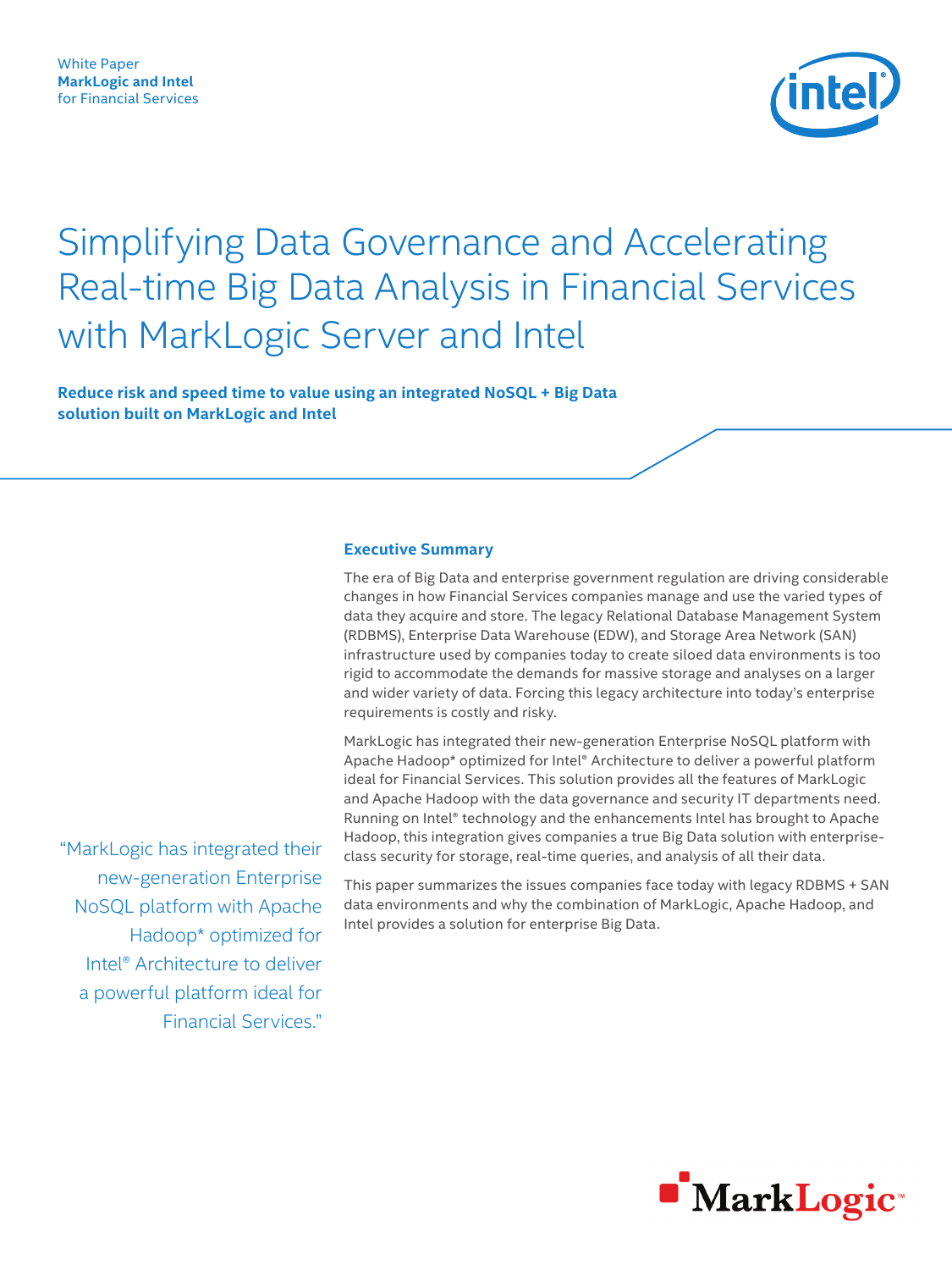## **Table of Contents**

| Executive Summary  1                                                           |
|--------------------------------------------------------------------------------|
| MarkLogic, Hadoop, and Intel in                                                |
| Financial Services  2                                                          |
| The Criticality of Today's Data<br>Governance  3                               |
| <b>The Rigidity of Traditional</b><br><b>Enterprise Data Environments. . 3</b> |
| <b>Unstructured Data Drives</b><br>Change  3                                   |
| MarkLogic Enterprise NoSQL 3                                                   |
| The Era of Big Data and Apache<br>Hadoop*  4                                   |
| <b>MarkLogic with Apache</b><br>Hadoop 5                                       |
| Apache Hadoop  5                                                               |
| MarkLogic and Intel  5                                                         |
| MarkLogic, Hadoop and Intel in                                                 |
| BBD-Before Big Data  6                                                         |
|                                                                                |
| MarkLogic on Intel® Technology 7                                               |

## **MarkLogic, Hadoop, and Intel in Financial Services**

The world's largest financial institutions have adopted MarkLogic's enterprise NoSQL database to aggregate disparate data types from the myriad of systems that span their enterprises. MarkLogic quickly loads data "as-is," eliminating months of development work associated with relational EDWs and ETL. The agility enabled by MarkLogic is helping banks deal with cost pressures, customer needs, heightened regulatory scrutiny, and demands for greater transparency.

Below are some examples of the pain points that MarkLogic is helping financial institutions address (organized by use cases):

### **Operational Trade Data Store Modernization**

- Quickly operationalize new instruments in response to market conditions
- Comply with new regulations requiring trade reconstruction
- Minimize trade exceptions and cost per trade
- Reference Data Management
- Quickly address changing requirements of data consumers
- Quickly respond to changes on the data vendor side
- Support bi-temporal views and provide data provenance required by regulators

#### **Customer Insight**

- Integrated data from multiple silos and Lines of Business without extensive modeling and ETL efforts
- Obtain a 360-degree customer view to support marketing, regulatory, and risk management needs
- Tap into valuable information locked in non-relational sources, both inside (e.g., onboarding docs) and outside the company (e.g., social media)

#### **Fraud, AML, and Financial Crime Prevention**

- Rapidly integrate new information from drastically diverse sources (transactions, customers, employees, and devices) as it becomes available
- Transition from a transaction-based detection to a customer-centric detection to provide a more holistic view and minimize false positives
- Respond to suspicious activities before fraud/crime is committed
- Incorporated data from non-relational sources

### **Decision Support and Information Data Platform**

- Support multiple delivery mechanisms, including subscription-based and alerting
- Handle multiple types of data and analytics, including geospatial, text, and sentiment
- Quickly integrate new data sources into a single, coherent information delivery platform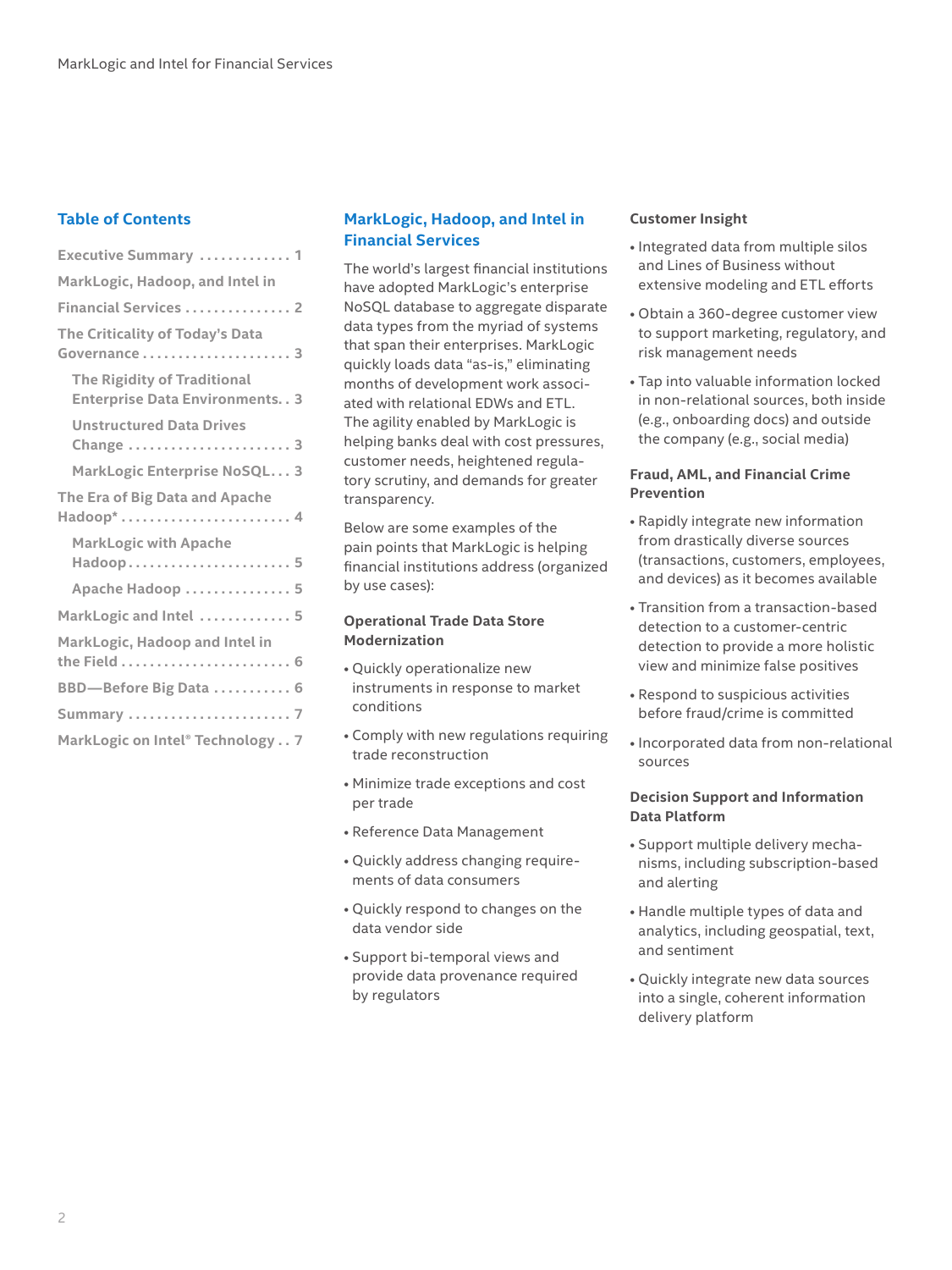

## **STRUCTURED DATA**

## **The Criticality of Today's Data Governance**

What drives business success is actionable knowledge from data. The extent and value of that data—from daily transactions to emails, text messages, contracts, and others—is more critical today than ever. And, with new rules affecting regulated industries, the policies and processes to capture, manage, and protect that data has come under scrutiny from government auditors. These impacts are driving enterprises to take a new look at how they deal with data.

## **The Rigidity of Traditional Enterprise Data Environments**

Companies have long used online transaction processing (OLTP) systems based on Relational Database Management Systems (RDBMS) plus Storage Area Network (SAN) to gather the essence of their daily activities, which analytical systems periodically process. Company growth and queries beyond what the schema of the RDBMS was designed to provide, however, eventually result in a system that no longer serves the wide-ranging needs of the organization. These effects potentially cause lost revenue, missed opportunities, and more.

To adapt to information demands within the enterprise, IT often spins off enterprise data warehouses (EDW) from the company's RDBMS to create dedicated report and analytical systems that serve a specific application (Figure 1). These siloed data environments require more investment, more Extract-Transfer-Load (ETL) operations, and duplicated data, creating greater burden for IT, rising costs, and increased risk.

Eventually, more creative or complex analyses are required that the EDW cannot provide. Thus, individual departments within the organization create smaller data marts extracted from the EDW. These data marts provide the core content for real-time analysis using Excel\* and other business intelligence tools. The results are even more copies of data pools and information systems potentially beyond IT's visibility and manageability.

At some point, scaling up the database, EDW, data marts, and storage for these proprietary systems becomes economically unsustainable. In order to maintain predictability in cost and performance of the most important data, companies archive the less important (usually older) data. But, finding the right slice of data across a large RDBMS schema is challenging. Again, it introduces brittle and costly ETL, and the archives are unavailable for deep analytics that might be needed. Additionally, the data marts unknown to IT might lag, working

with older and possibly inaccurate information.

### **Unstructured Data Drives Change**

This evolution has been repeated across enterprises in order to stay competitive. It challenges any company's data governance capabilities. And, it does not even include schema-less or "unstructured" data.

All of the text contracts, voicemail, email, web clicks, and instant messages that provide the "long tail" of information involving a transaction are simply not captured. Yet, today's legislation requires some institutions, such as banks, to demonstrate a holistic view of activities, such as the trade lifecycle for over-the-counter derivatives. Thus, unstructured data must be part of the enterprise-wide data management.

NoSQL data platforms and the rise of Big Data solutions help address these critical governance issues, in addition to providing new capabilities to gain insight from more varieties of data.

## **MarkLogic Enterprise NoSQL**

For more than a decade, MarkLogic has delivered a powerful, agile, and trusted enterprise-grade, schema-agnostic Not-Only SQL (NoSQL) database platform. Using MarkLogic Server, an organization's entire structured and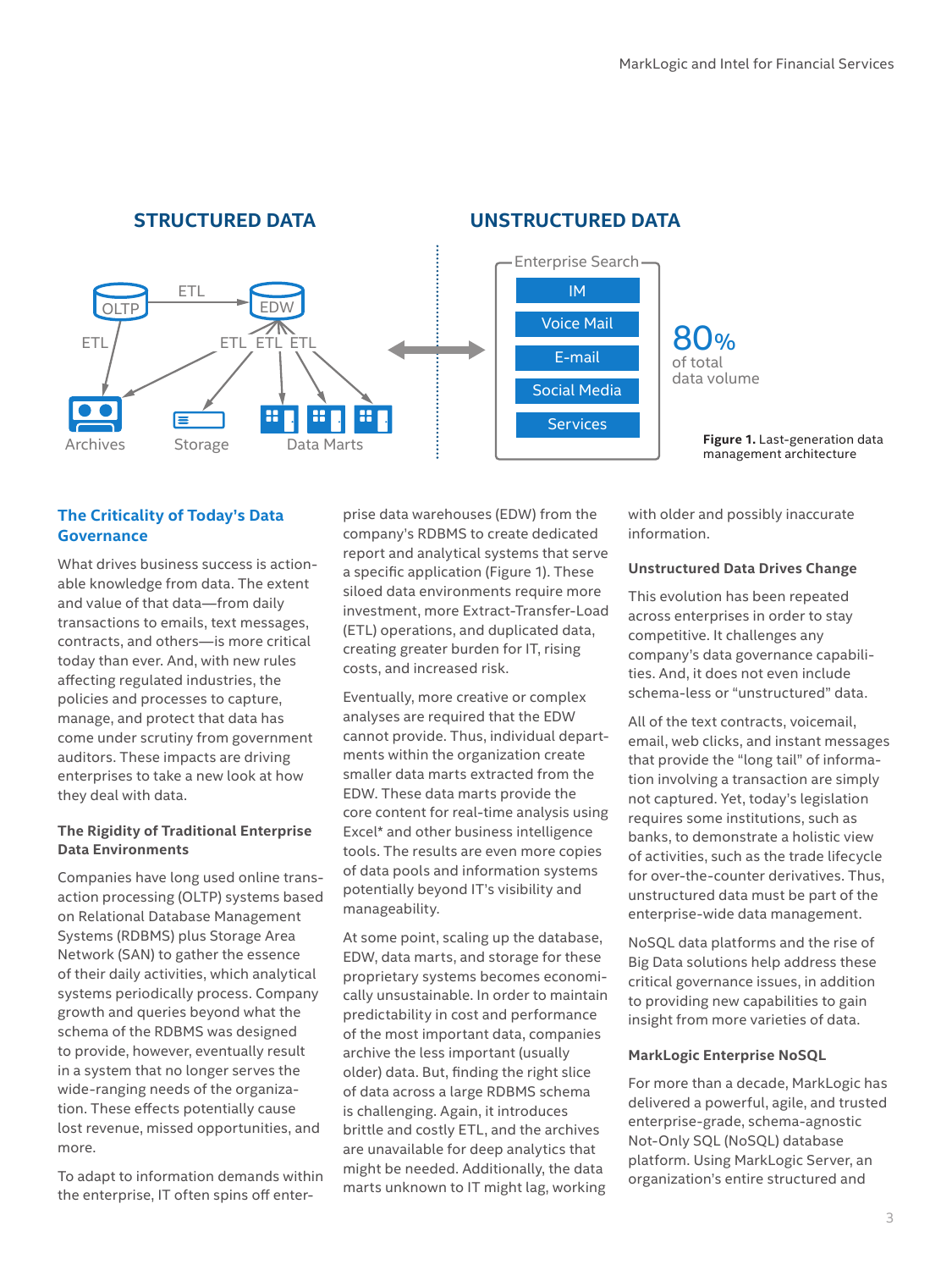unstructured data repository can be stored in one indexed location, enabling fast application building on top of it and eliminating the need for siloed systems. MarkLogic can also be used in a data virtualization/Logical Data Warehouse environment to bridge data silos that cannot be merged in one location for whatever reason. This approach allows organizations to more quickly turn all data into valuable and actionable information in real time, while reducing risk, cost, and management overhead.

Among its key features, the MarkLogic platform includes:

- Atomicity/Consistency/Isolation/ Durability (ACID) transactions
- Horizontal scaling and elasticity
- Real-time indexing
- Search and semantics
- High availability
- Disaster recovery
- Replication
- Government-grade security

Enterprises around the world and across a wide range of industries, including healthcare, entertainment, financial services, retail, government agencies, and others, have adopted the MarkLogic platform to manage and analyze all their data. These organizations are benefiting from building value from their data instead of schemas and infrastructure to support and understand it.

More recently, the emergence of Apache Hadoop\* has brought yet more capabilities for enterprise data storage and analysis. MarkLogic integrates readily with Hadoop in a number of important ways.

## **The Era of Big Data and Apache Hadoop\***

To take advantage of the value of all their data, organizations are aggressively moving toward storing and maintaining data that might have been previously discarded. Saving this legacy information creates a sandbox for data science, enabling possibilities of new and deeper population-level analyses, as well as more traditional data preparation and aggregation (ETL). But, how does a company operationalize this rich information?

As we have seen, the RDBMS model, while still offering the enterprise capabilities organizations have come to expect, constrains what can be done with the data. Business needs a new paradigm.

"For more than a decade, MarkLogic has delivered a powerful, agile, and trusted enterprise-grade, schemaagnostic Not-Only SQL (NoSQL) database platform."

Apache Hadoop has emerged as a costeffective place to store raw, intermediate, and finished data of all types both structured and unstructured (Figure 2). It can accommodate massive amounts of data in any shape—and do it cheaply.

Hadoop also integrates tools for distributed computation across petabyte-sized volumes that are beyond what RDBMS + SAN implementations can do. Apache Hadoop has become the core of Big Data solutions with its staging, persistence and analytics capabilities:

**• Staging:** Load raw data into Hadoop. Use MapReduce\* operations to prepare data for other uses, including filtering, aggregation, mash-up, transformation, etc.



**Figure 2.** The capabilities of Apache Hadoop\*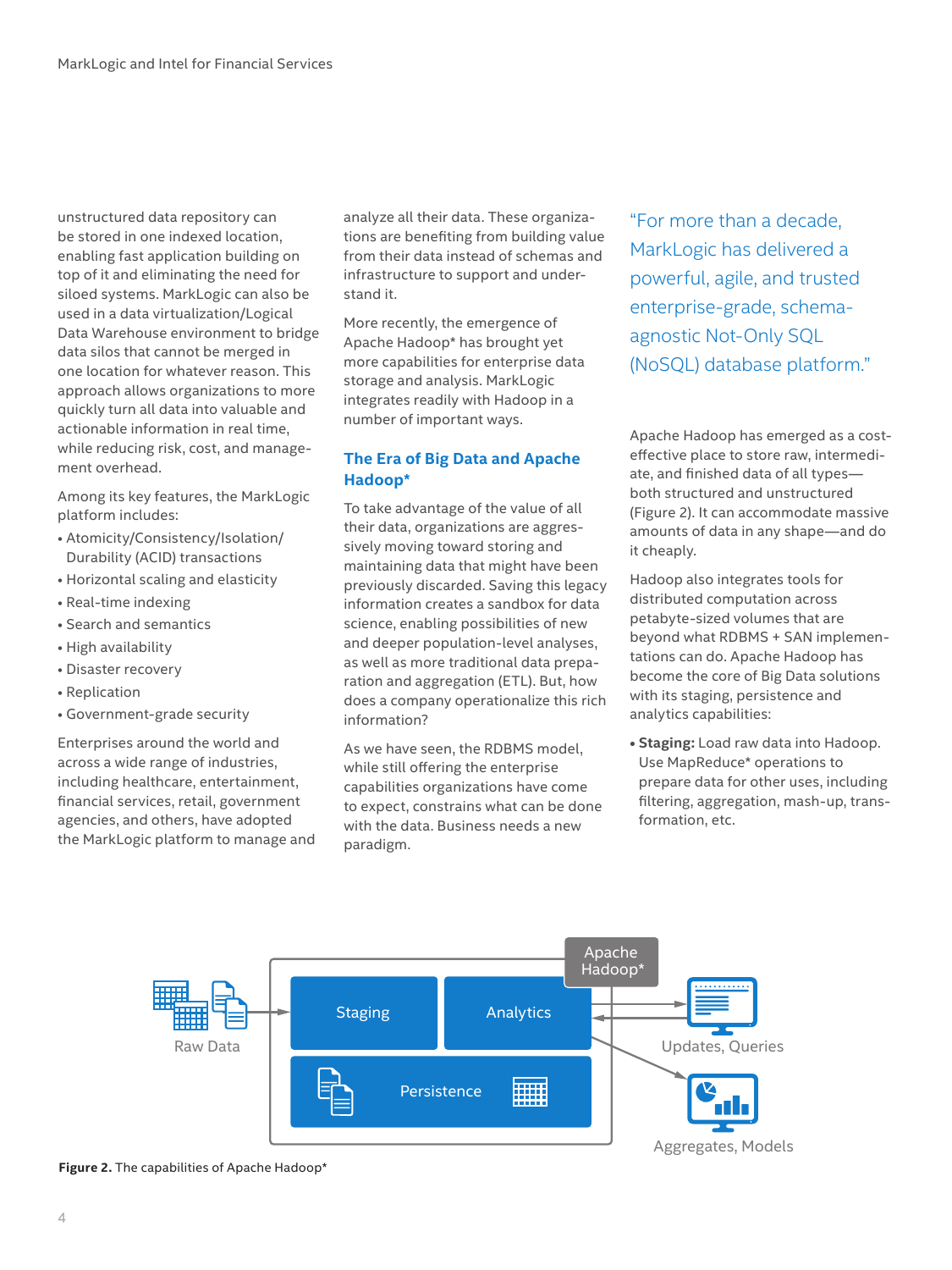

## **NoSQL (MarkLogic)**

- Indexed database
- Interactive queries
- Granular search
- MarkLogic indexed data can be stored in Hadoop

**Figure 3.** Enterprise NoSQL + Apache Hadoop\*: new generation

- **Persistence:** Keep the raw inputs around for later inspirational integration and analytics, without losing the original context. Keep the intermediate prepared data around, also. Manage raw and prepared indexes under the same infrastructure and with the same governance policies.
- **Analytics:** Perform large-scale, population-level analyses on raw or prepared data.

However, while open source Apache Hadoop offers analytics and storage capabilities businesses want today, it was not designed for the real-time applications nor the data governance requirements enterprises need.

## **MarkLogic with Apache Hadoop**

To integrate with Hadoop, MarkLogic enhanced the MarkLogic platform to utilize Hadoop Distributed File System (HDFS) storage (Figure 3). Enterprises can run the MarkLogic database on top of HDFS, providing role-based security, full-text search, ACID transactions, and the flexibility of a granular document data model for real-time applications all within the existing Hadoop infrastructure.

With MarkLogic's data files stored in HDFS, analysts can also run MapReduce jobs on those files directly. This opens up MarkLogic's formerly proprietary data format to other workloads and makes the file format a viable long-term archive option.

With MarkLogic's indexes stored in HDFS, companies can quickly gather ad hoc subsets of indexed data and attach them to a MarkLogic database to have that data immediately available for interactive updates and queries. This simplifies operations and data governance, maintains the security and metadata when it was first indexed, and allows use of those initial indexes (and security and metadata) throughout the life of the data.

## **Apache Hadoop**

Proven in production at some of the most demanding enterprise deployments in the world, Apache Hadoop is supported by experts at Intel with deep optimization experience in the Apache Hadoop software stack as well as knowledge of the underlying processor, storage, and networking components.

## **Hadoop**

- Inexpensive
- Infinitely scalable storage – Raw data, prepared data, indexed data
- Massively distributed compute – Improves ETL and batch analytics

Intel's enhancements to Hadoop are designed to enable the widest range of use cases on Hadoop by delivering the performance and security that enterprises demand. Intel delivers platform innovation in open source, and it is committed to supporting the Apache developer community with code and collaboration.

The combination of MarkLogic, Intel technologies, and Apache Hadoop optimized for Intel Architecture delivers the best of MarkLogic's platform performance, security, and manageability. While a NoSQL + Hadoop solution helps bridge traditional RDBMS with the wider-ranging data analytics and storage capabilities of Hadoop, the combination of MarkLogic and Apache Hadoop enhanced on Intel Architecture makes this an enterprise-class Big Data solution.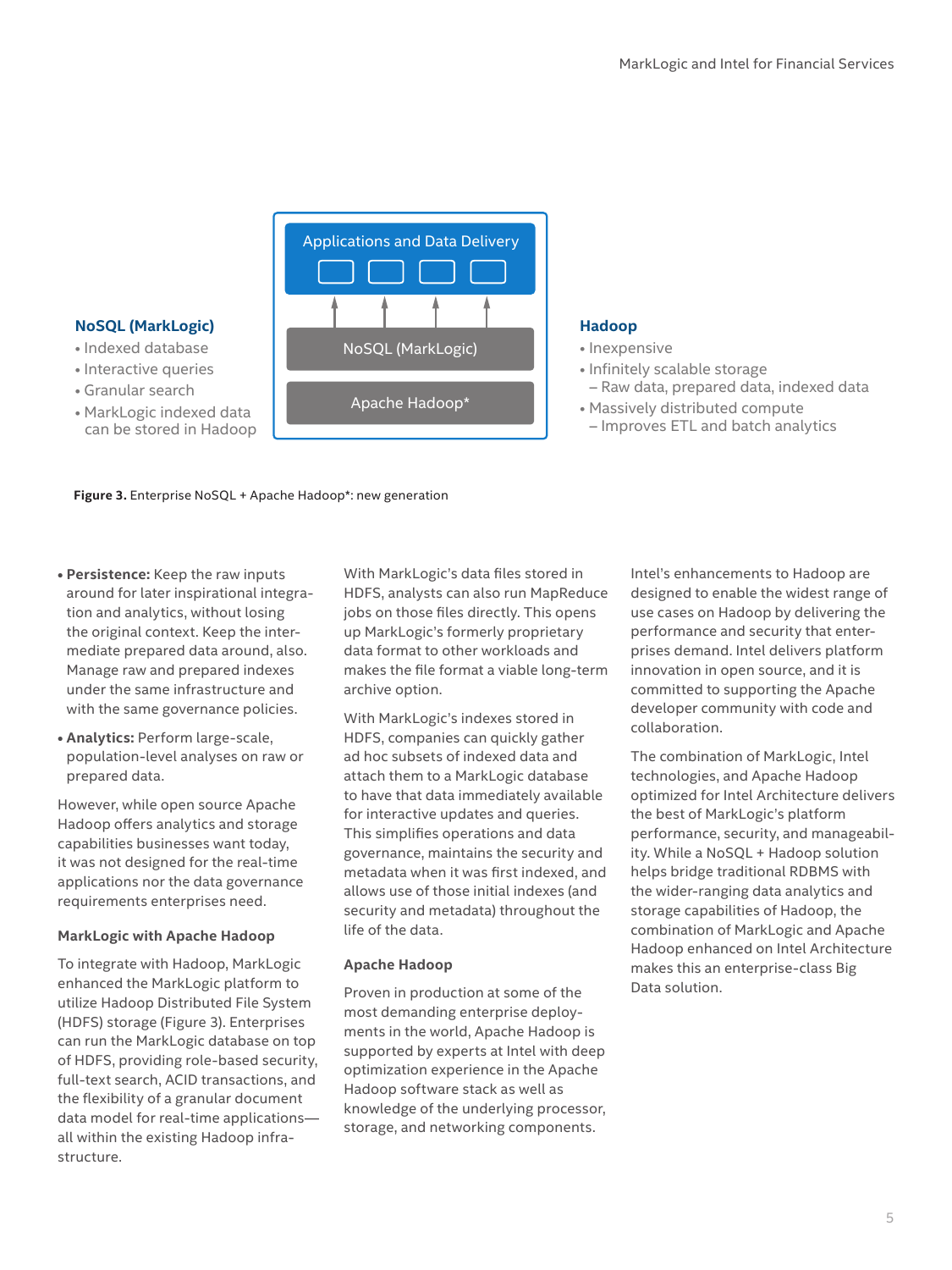## **MarkLogic and Intel**

The combination of MarkLogic and Apache Hadoop enables enterprises to implement both granular, real-time analyses plus deep batch analytics on massive data sets with enterprisegrade data governance—all on top of a single repository (Figure 4). With MarkLogic and Apache Hadoop, rather than building a new dedicated silo of storage, database, warehouse, middleware, and thick client, companies can focus on the value of the data instead of the infrastructure and still be assured there is no compromise on performance, availability, or security.

MarkLogic provides the secure, reliable, and high-performance real-time indexing, search, and analysis platform the company's customers have come to trust. Enhancements based on Intel® technologies offer hardware-enhanced, secure Apache Hadoop operations with significant performance improvements over pure open source Hadoop.

The combination of MarkLogic and Intel dramatically shrinks the application stack, making building applications much less expensive and less risky. Organizations can more freely innovate and cut their losses early if an idea doesn't work.

"The combination of MarkLogic and Apache Hadoop delivers the best of MarkLogic's newgeneration platform and Intel's hardware-enhanced Apache Hadoop performance, security, and manageability."

## BIG DATA APPLICATION



Figure 4. MarkLogic and Apache Hadoop\* on Intel® technology

## **BBD—Before Big Data**

Only in the last few years have unstructured data, Big Data, and Apache Hadoop\* become important parts of enterprise operations. But, before the 2009 release of Apache Hadoop, in 2003 MarkLogic released its Not-Only SQL (NoSQL) database, search engine, and application software platform to enable analytics on both structured and unstructured data (Figure 5). The capability of a data storage, query, and analysis platform beyond Relational Database Management Systems (RDBMS) was born long before the idea of Big Data. This new-generation MarkLogic platform became the foundation of systems that have given organizations the ability to gain insight from and act on more of their data in new ways.

With the emergence and growing adoption of Hadoop across industries and the Big Data storage and processing benefits it offers, MarkLogic integrated Apache Hadoop into the MarkLogic platform (NoSQL + Hadoop). The combination gives Hadoop the real-time search capabilities and enterprise-grade database platform organizations need to operationalize all their data, yet Hadoop still requires additional critical capabilities, like encryption and management tools, IT demands.

MarkLogic has integrated Intel into their system to deliver these needed features—not just NoSQL + Hadoop, but MarkLogic + Intel.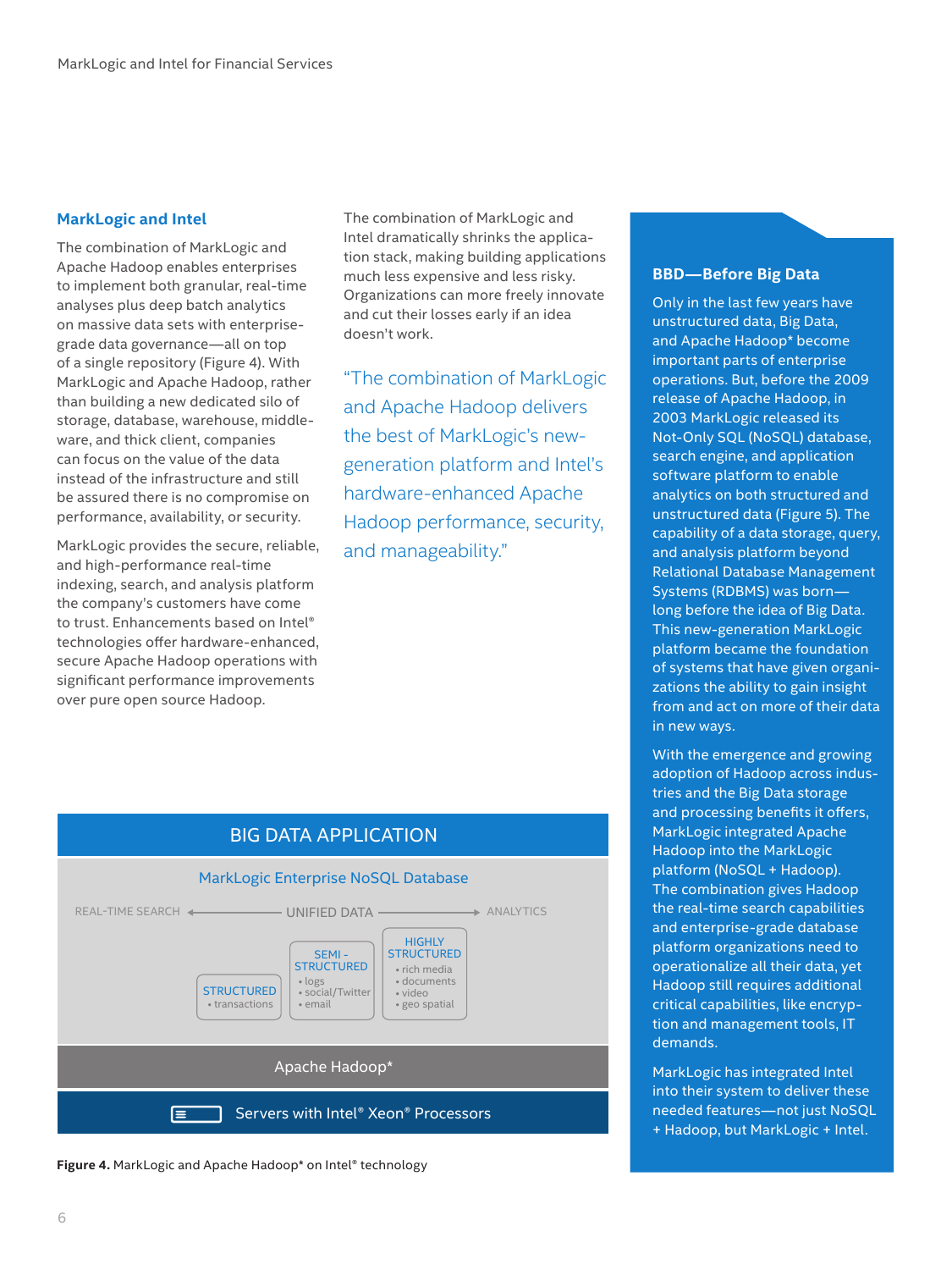

**Figure 5 .** MarkLogic enables 'Big Data' before Big Data

## **Summary**

MarkLogic with Apache Hadoop on Intel Architecture delivers an enterpriseclass Big Data solution with the data governance capabilities Financial Service companies need for management and real-time analysis of all their data. The integration of these two solutions creates a platform that helps IT reduce risk and contain—even reduce—cost, while accelerating application development of data analytics to serve the needs of an agile business.

MarkLogic and Intel-enhanced Apache Hadoop allow companies to keep all their data readily available for business intelligence and deeper populationlevel studies that can provide new insights and reveal new opportunities.

The agility enabled by MarkLogic is helping banks deal with cost pressures, customer needs, heightened regulatory scrutiny, and demands for greater transparency.

For more information on MarkLogic and Intel, visit www.marklogic.com and www.intel.com.

## **MarkLogic on Intel® Technology**

Intel® technology, as a hardware foundation for Apache Hadoop, delivers significant performance improvement for Hadoop processing (Figure 6). Along with Intel® Xeon® processors, Intel® Solid State Drives, and Intel® 10GbE networking, Intel offers a robust contribution to support the new generation of the MarkLogic Enterprise NoSQL platform.

## IMPROVING APACHE HADOOP PERFORMANCE & SECURITY WITH IA Network Storage & Memory Compute



As measured by time to completion of 1TB sort on 10 node cluster

Figure 6. Intel<sup>®</sup> technology provides accelerated performance for Apache Hadoop\*